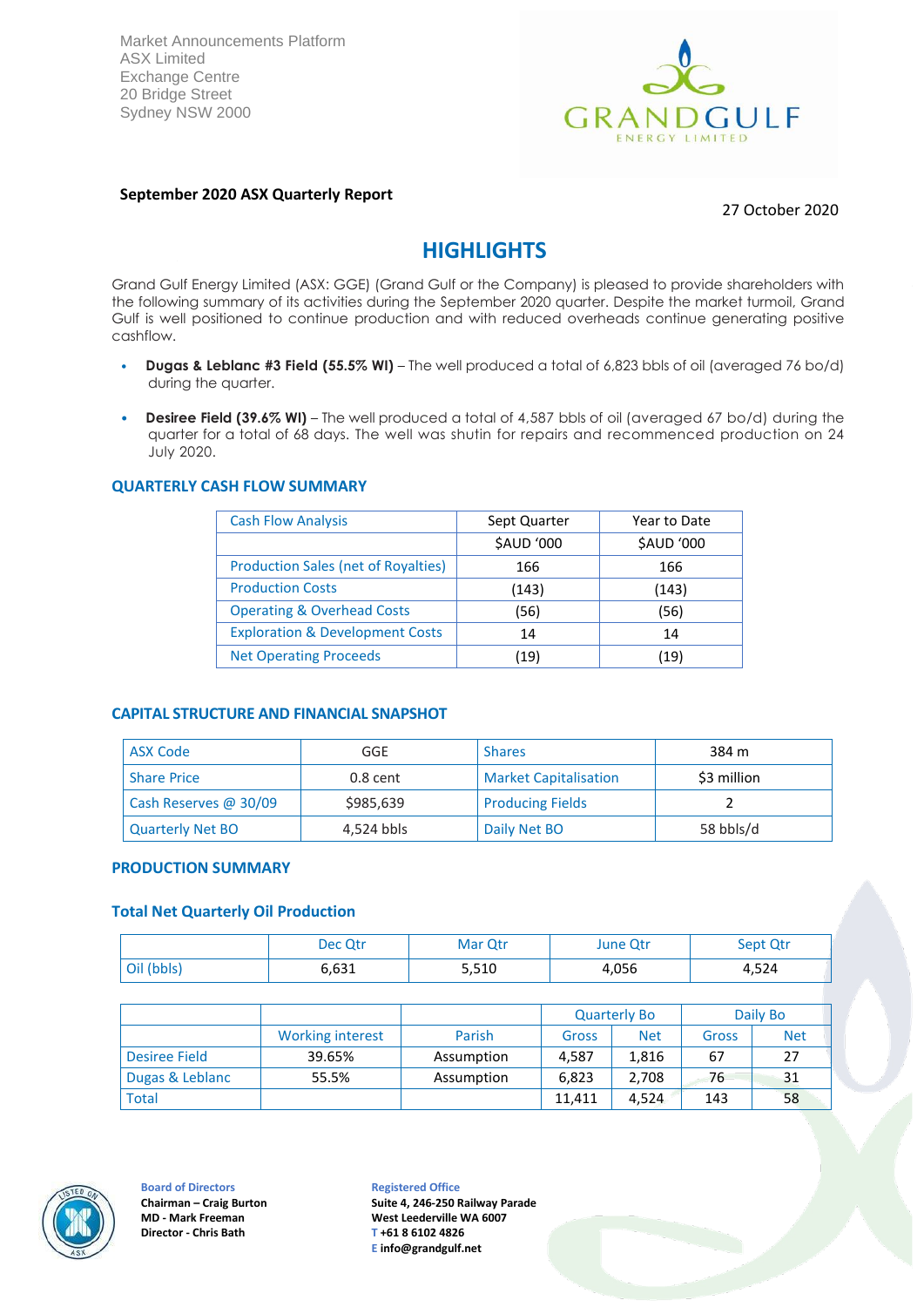



\$47.50

### **US Oil Price & Production Commentary**

The Company receives LLS (Louisiana Light) pricing per barrel which is currently at 26/10 was US\$41.28/bbl (\$A57.87/bbl). The graph below shows the relative trading of WTI vs LLS with LLS typically trading at a slight premium to WTI. Grand Gulf trading contracts are based on monthly average prices.

The oil price during September dropped, primarily as a result of Libya indicating it would increase production on 18 September from 100,000 bo/d to 260,000 bo/d and could reach 500,000 bo/d by the end of October 2020.

Along with increasing supply, global demand has remained depressed as second waves of COVID-19 infections increase in numerous countries. The EIA estimates that global consumption in August was 94.3 MMbo/d and will average 93.1 MMbo/d for 2020.



## **Desiree Field**

## **Desiree, Assumption Parish, Louisiana, Non Operator 39.65%WI**

The Hensarling #1 well (Desiree Field) produced a total for the quarter of 4,587 barrels of oil. The well averaged 67 bo/d. The well has produced 617,293 barrels of oil to 30 September 2020.

On 20 May 2020 the well was shut in with a suspected hole in the tubing. Repairs were completed in July and the well was placed back on production on 24 July 2020.

The well continues to produce from the Cris R3 sands. Following depletion of the Cris R3 the well will be perforated in the Cris R2. Desiree remains a substantial asset to the Company with long term reserves and cash flow.

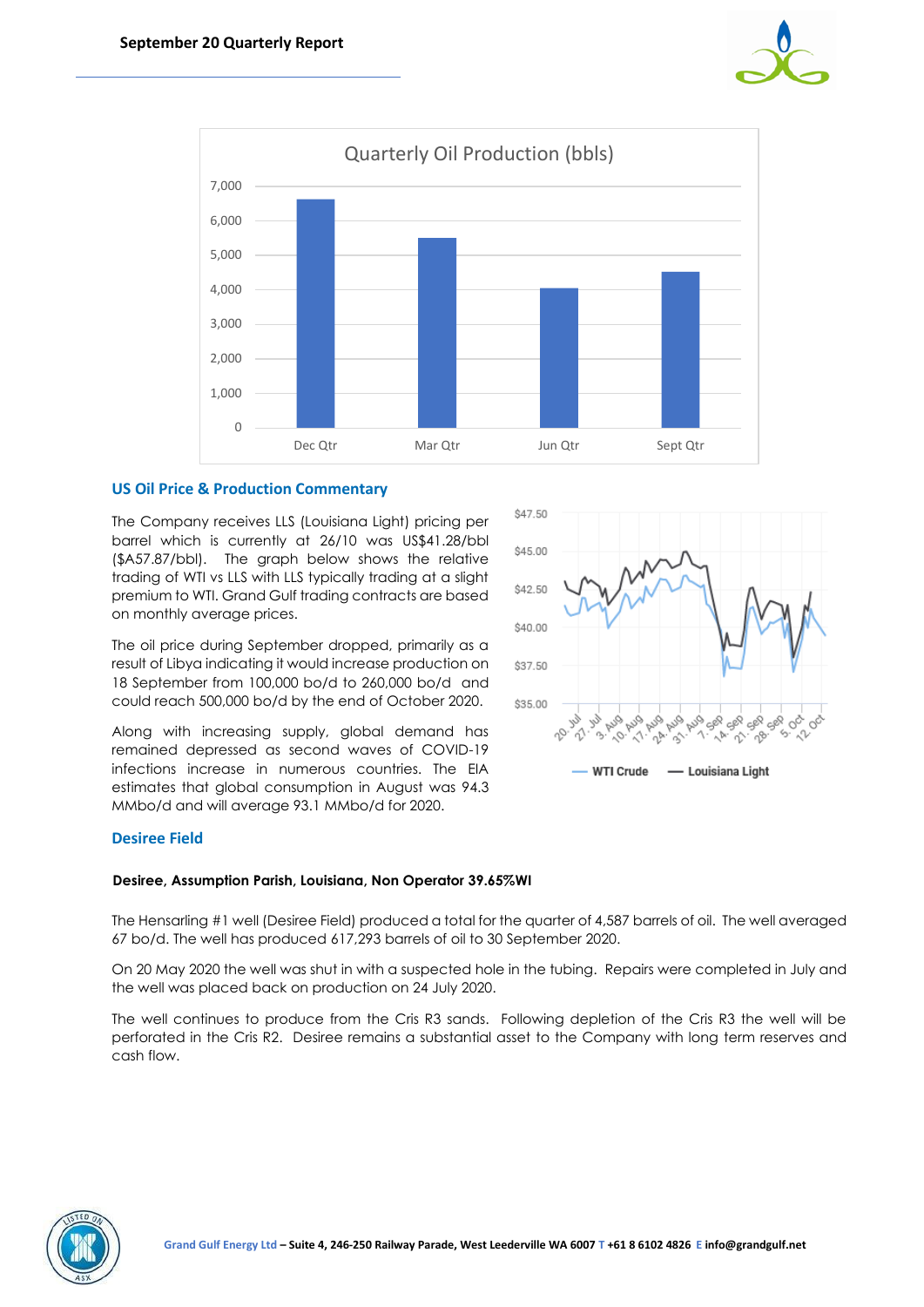

### **Dugas & Leblanc Field**

#### **Napoleonville- Dugas & Leblanc #3 Well, Assumption Parish, Louisiana, Non-Operator 55.5% WI**

The D&L#3 well (Dugas & Leblanc Field) produced a total for the quarter of 6,823 barrels of oil. The well is presently producing at 76 bo/d and has produced over 350,127 barrels of oil. The D&L #3 well continues to outperform previous reserve estimates.

#### **EXPLORATION AND DEVELOPMENT**

#### **DJ Basin, Colorado, USA (66% WI)**

The Company has ~66% working interests in 355 net acres in Weld County. No further updates during the Quarter.

#### **East Texas Prospect (40-50% WI) – 1,238 acres in the Eagle Ford**

The Company interests in the East Texas leases expired during the quarter.

#### **RELATED PARTY PAYMENTS**

During the quarter ended 30 September 2020, the Company made payments of \$50,000 to related parties and their associates. These payments relate to existing remuneration agreements with Directors.

#### **LEASE SCHEDULE**

The Company provides the following Schedule of lease interest held for the quarter as at 31 October 2020 as required by ASX Listing Rule 5.3.

| Project         | Location                     | Lease                   | Interest at<br>Beginning of<br>the Quarter | Interest at the<br>end of the<br>Quarter |
|-----------------|------------------------------|-------------------------|--------------------------------------------|------------------------------------------|
| Dugas & Leblanc | Assumption Parish, Louisiana | $CL-0110$               | 55.8%                                      | 55.8%                                    |
| Desiree/Louise  | Assumption Parish, Louisiana | CL-0130                 | 39.6/22.0%                                 | 39.6/22.0%                               |
| <b>Desiree</b>  | Assumption Parish, Louisiana | 12S14E52-031A (CI-0131) | 39.6%                                      | 39.6%                                    |
| <b>Desiree</b>  | Assumption Parish, Louisiana | 12S14E52-031B (CL-0131) | 39.6%                                      | 39.6%                                    |
| Desiree/Louise  | Assumption Parish, Louisiana | 12S14E52-001            | 39.6/22.0%                                 | 39.6/22.0%                               |
| Desiree/Louise  | Assumption Parish, Louisiana | 12S14E52-003            | 39.6/22.0%                                 | 39.6/22.0%                               |
| Desiree/Louise  | Assumption Parish, Louisiana | 12S14E52-005            | 39.6/22.0%                                 | 39.6/22.0%                               |
| Desiree/Louise  | Assumption Parish, Louisiana | 12S14E52-006            | 39.6/22.0%                                 | 39.6/22.0%                               |
| Desiree         | Assumption Parish, Louisiana | 12S14E52-008            | 39.6%                                      | 39.6%                                    |
| Desiree/Louise  | Assumption Parish, Louisiana | 12S14E52-009            | 39.6/22.0%                                 | 39.6/22.0%                               |
| Desiree/Louise  | Assumption Parish, Louisiana | 12S14E52-011            | 39.6/22.0%                                 | 39.6/22.0%                               |
| Desiree/Louise  | Assumption Parish, Louisiana | 12S14E52-013            | 39.6/22.0%                                 | 39.6/22.0%                               |
| Desiree/Louise  | Assumption Parish, Louisiana | 12S14E52-014            | 39.6/22.0%                                 | 39.6/22.0%                               |
| Desiree/Louise  | Assumption Parish, Louisiana | 12S14E52-015            | 39.6/22.0%                                 | 39.6/22.0%                               |
| Desiree/Louise  | Assumption Parish, Louisiana | 12S14E52-016            | 39.6/22.0%                                 | 39.6/22.0%                               |
| Desiree/Louise  | Assumption Parish, Louisiana | 12S14E52-019            | 39.6/22.0%                                 | 39.6/22.0%                               |
| <b>Desiree</b>  | Assumption Parish, Louisiana | 12S14E52-020            | 39.6%                                      | 39.6%                                    |
| Desiree/Louise  | Assumption Parish, Louisiana | 12S14E52-022A           | 39.6/22.0%                                 | 39.6/22.0%                               |
| Desiree/Louise  | Assumption Parish, Louisiana | 12S14E52-022B           | 39.6/22.0%                                 | 39.6/22.0%                               |
| Desiree/Louise  | Assumption Parish, Louisiana | 12S14E52-012            | 39.6/22.0%                                 | 39.6/22.0%                               |
| Desiree/Louise  | Assumption Parish, Louisiana | 12S14E52-002            | 39.6/22.0%                                 | 39.6/22.0%                               |
| Desiree/Louise  | Assumption Parish, Louisiana | 12S14E52-018            | 39.6/22.0%                                 | 39.6/22.0%                               |
| Desiree/Louise  | Assumption Parish, Louisiana | 12S14E52-021A           | 39.6/22.0%                                 | 39.6/22.0%                               |
| Desiree/Louise  | Assumption Parish, Louisiana | 12S14E52-021B           | 39.6/22.0%                                 | 39.6/22.0%                               |
| Desiree/Louise  | Assumption Parish, Louisiana | 12S14E52-024            | 39.6/22.0%                                 | 39.6/22.0%                               |

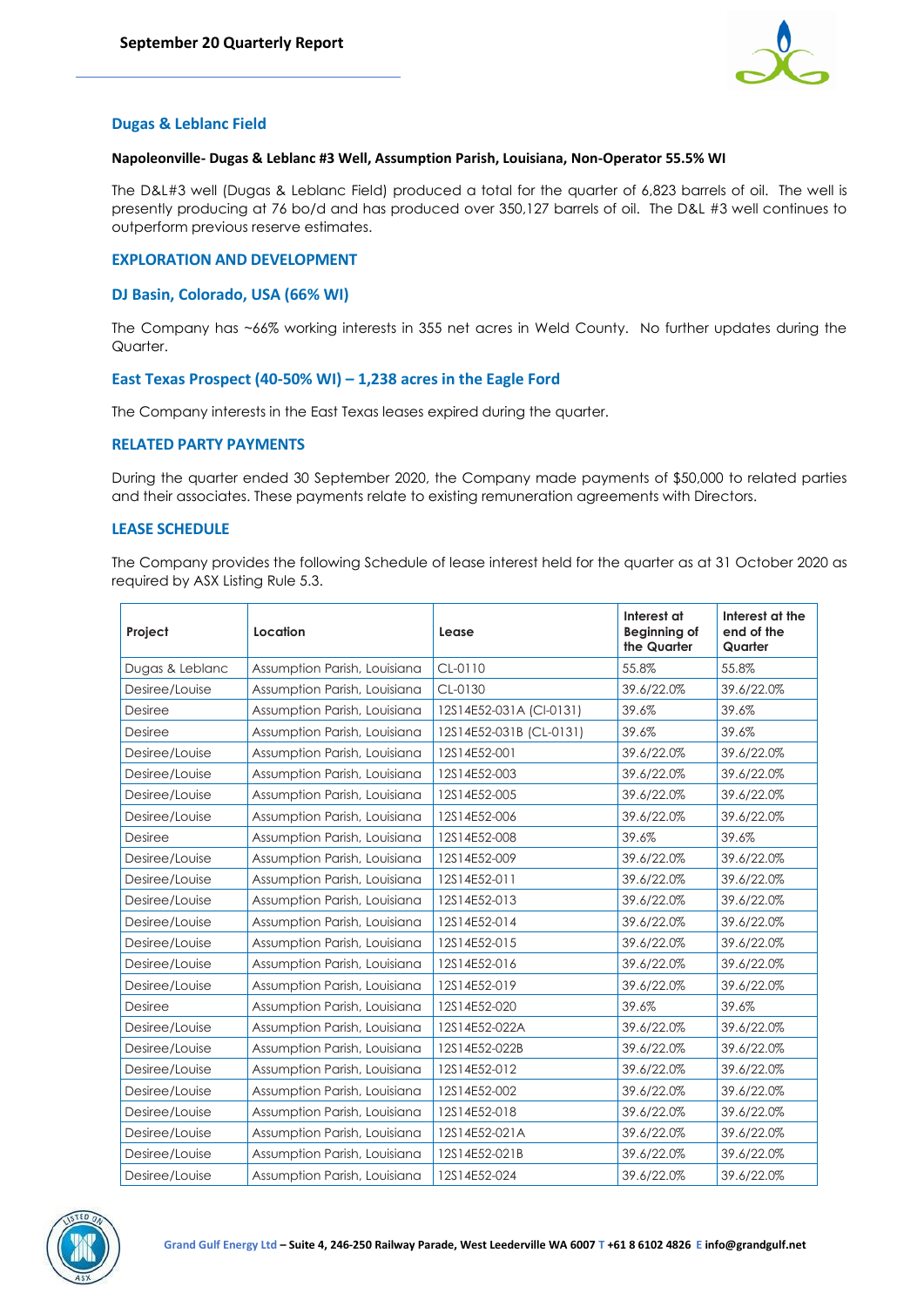

| Louise                    | Assumption Parish, Louisiana  | 12S14E52-025            | 39.6%      | 39.6%      |
|---------------------------|-------------------------------|-------------------------|------------|------------|
| Desiree/Louise            | Assumption Parish, Louisiana  | 12S14E52-026            | 39.6/22.0% | 39.6/22.0% |
| Louise                    | Assumption Parish, Louisiana  | 12S14E52-028            | 22.0%      | 22.0%      |
| Louise                    | Assumption Parish, Louisiana  | 12S14E53-001            | 22.0%      | 22.0%      |
| Louise                    | Assumption Parish, Louisiana  | 12S14E53-002A           | 22.0%      | 22.0%      |
| Louise                    | Assumption Parish, Louisiana  | 12S14E53-002B           | 22.0%      | 22.0%      |
| Desiree/Louise            | Assumption Parish, Louisiana  | 12S14E52-002C           | 39.6/22.0% | 39.6/22.0% |
| Desiree/Louise            | Assumption Parish, Louisiana  | 12S14E52-002D           | 39.6/22.0% | 39.6/22.0% |
| Desiree/Louise            | Assumption Parish, Louisiana  | 12S14E52-002E           | 39.6/22.0% | 39.6/22.0% |
| Louise                    | Assumption Parish, Louisiana  | 12S14E53-003            | 22.0%      | 22.0%      |
| Louise                    | Assumption Parish, Louisiana  | 12S14E53-004            | 22.0%      | 22.0%      |
| Louise                    | Assumption Parish, Louisiana  | 12S14E53-005            | 22.0%      | 22.0%      |
| Louise                    | Assumption Parish, Louisiana  | 12S14E53-006            | 22.0%      | 22.0%      |
| Louise                    | Assumption Parish, Louisiana  | 12S14E53-007            | 22.0%      | 22.0%      |
| Desiree                   | Assumption Parish, Louisiana  | 12S14E52-032 (CL-0068 & | 39.6%      | 39.6%      |
| Louise                    | Assumption Parish, Louisiana  | 12S14E52-029            | 22.0%      | 22.0%      |
| Louise                    | Assumption Parish, Louisiana  | 12S14E52-030            | 22.0%      | 22.0%      |
| <b>Burns Tract</b>        | <b>Burleson County, Texas</b> | Tract 1                 | 50%        | 0%         |
| <b>Burns Tract</b>        | <b>Burleson County, Texas</b> | Tract 7 & 8             | 50%        | 0%         |
| <b>Burns Tract</b>        | <b>Burleson County, Texas</b> | Tract 9A                | 50%        | 0%         |
| <b>Burns Tract</b>        | <b>Burleson County, Texas</b> | Tract 9B                | 50%        | 0%         |
| <b>Burns Tract</b>        | <b>Burleson County, Texas</b> | Tract 9C                | 50%        | 0%         |
| <b>Burns Tract</b>        | <b>Burleson County, Texas</b> | Tract 10                | 50%        | 0%         |
| <b>Burns Tract</b>        | <b>Burleson County, Texas</b> | Tract 11                | 50%        | 0%         |
| <b>Burns Tract</b>        | <b>Burleson County, Texas</b> | Tract 14                | 50%        | 0%         |
| <b>Burns Tract</b>        | <b>Burleson County, Texas</b> | Tract 26                | 50%        | 0%         |
| Hooker Creek Tract        | <b>Burleson County, Texas</b> | Tract E2-8              | 50%        | 0%         |
| Hooker Creek Tract        | <b>Burleson County, Texas</b> | Tract NW-12             | 50%        | 0%         |
| Hooker Creek Tract        | <b>Burleson County, Texas</b> | <b>Tract E2-11</b>      | 50%        | 0%         |
| Hooker Creek Tract        | <b>Burleson County, Texas</b> | Tract E2-11b            | 50%        | 0%         |
| <b>Hooker Creek Tract</b> | <b>Burleson County, Texas</b> | Tract E2-11e            | 50%        | 0%         |
| <b>Hooker Creek Tract</b> | <b>Burleson County, Texas</b> | Tract E2-11c&d          | 50%        | 0%         |
| <b>Hooker Creek Tract</b> | <b>Burleson County, Texas</b> | Tract NW-3              | 50%        | 0%         |
| DJ Basin                  | Weld County, Colorado         | Lease A                 | 21.9%      | 52.2%      |
| DJ Basin                  | Weld County, Colorado         | Lease B                 | 21.9%      | 52.2%      |
| DJ Basin                  | Weld County, Colorado         | Lease C                 | 21.9%      | 52.2%      |

## *Forward Looking Statements*

This report contains forward looking statements that are subject to risk factors associated with resources businesses. It is believed that the expectations reflected in these statements are reasonable but they may be affected by a variety of variables and changes in underlying assumptions which could cause actual results or trends to differ materially, including but not limited to: price fluctuations, actual demand, currency fluctuations, drilling and production results, reserve estimates, loss of market, industry competition, environmental risks, physical risks, legislative, fiscal and regulatory developments, economic and financial market conditions in various countries and regions, political risks, project delay or advancement, approvals and cost estimates.

## *Competent Persons Statement*

The information contained in these statements has been compiled by Kevin James Kenning, Registered P.E. State of Texas #77656 , who is a consultant of the Company, is qualified in accordance with ASX listing rule 5.11 and has consented to the publication of this report.

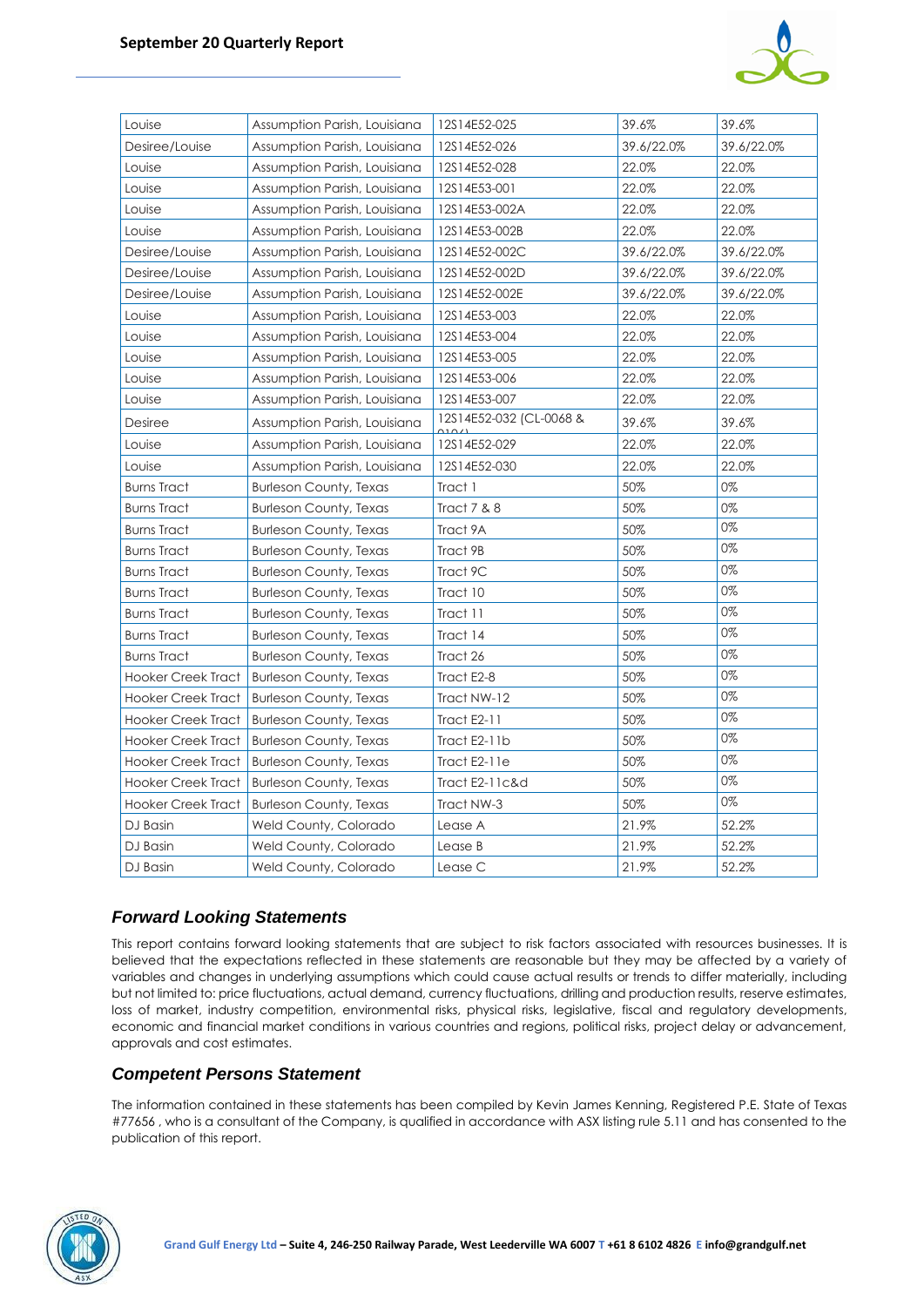

## *Oil and Gas Glossary*

| B or b     | Prefix – Billions                  | BBL, BO, bbl or bo | Barrel of oil                                             |
|------------|------------------------------------|--------------------|-----------------------------------------------------------|
| MM or mm   | Prefix – Millions                  | <b>BOE</b> or boe  | Barrel of oil equivalent (1 bbl = $6$ mscf)               |
| M or m     | Prefix - Thousands                 | CF or cf           | Standard cubic feet                                       |
| /D         | $S$ uffix – per day                | BCF or bcf         | Billion cubic feet                                        |
| G          | Gas                                | O or o             | Oil                                                       |
| Pi         | Petajoule                          | Eore               | Equivalent                                                |
| <b>EUR</b> | <b>Estimated Ultimate recovery</b> | C                  | Contingent Resources - 1C/2C/3C - low/most<br>likely/high |
| WI         | Working Interest                   | <b>NRI</b>         | Net Revenue Interest (after royalty)                      |
| <b>PDP</b> | Proved Developed Producing         | 1P                 | Proved reserves                                           |
| <b>PUD</b> | Proved Undeveloped Producing       | 2P                 | Proved plus Probable reserves                             |
| IP24       | The peak oil rate over 24 hrs      | 3P                 | Proved plus Probable plus Possible reserves               |

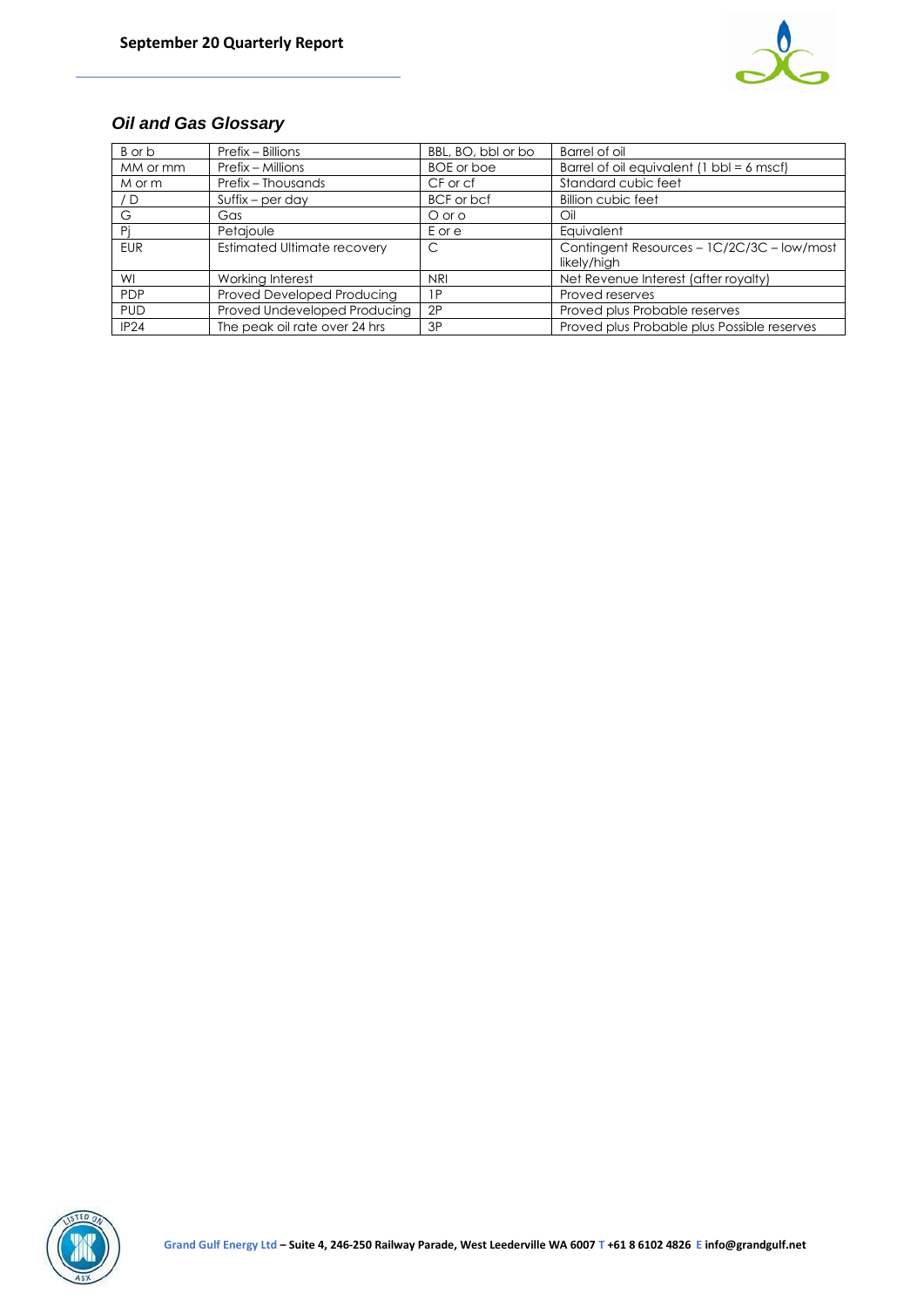# **Appendix 5B**

# **Mining exploration entity or oil and gas exploration entity quarterly cash flow report**

| Name of entity               |                                   |
|------------------------------|-----------------------------------|
| <b>GRAND GULF ENERGY LTD</b> |                                   |
| ABN                          | Quarter ended ("current quarter") |
| 22 073 653 175               | 30 September 2020                 |

|     | <b>Consolidated statement of cash flows</b>       | <b>Current quarter</b><br>\$A'000 | Year to date<br>(3 months)<br>\$A'000 |
|-----|---------------------------------------------------|-----------------------------------|---------------------------------------|
| 1.  | Cash flows from operating activities              |                                   |                                       |
| 1.1 | Receipts from customers                           | 166                               | 166                                   |
| 1.2 | Payments for                                      |                                   |                                       |
|     | exploration & evaluation<br>(a)                   | 16                                | 16                                    |
|     | (b)<br>development                                | (1)                               | (1)                                   |
|     | production<br>(c)                                 | (143)                             | (143)                                 |
|     | (d)<br>staff costs                                | (38)                              | (38)                                  |
|     | administration and corporate costs<br>(e)         | (24)                              | (24)                                  |
| 1.3 | Dividends received (see note 3)                   |                                   |                                       |
| 1.4 | Interest received                                 |                                   |                                       |
| 1.5 | Interest and other costs of finance paid          |                                   |                                       |
| 1.6 | Income taxes paid                                 |                                   |                                       |
| 1.7 | Government grants and tax incentives              | 5                                 | 5                                     |
| 1.8 | Other (provide details if material)               |                                   |                                       |
| 1.9 | Net cash from / (used in) operating<br>activities | (19)                              | (19)                                  |

|     |     | Cash flows from investing activities |   |  |
|-----|-----|--------------------------------------|---|--|
| 2.1 |     | Payments to acquire or for:          |   |  |
|     | (a) | entities                             | - |  |
|     | (b) | tenements                            | ۰ |  |
|     | (C) | property, plant and equipment        | - |  |
|     | (d) | exploration & evaluation             | - |  |
|     | (e) | investments                          | ٠ |  |
|     | (f) | other non-current assets             | ۰ |  |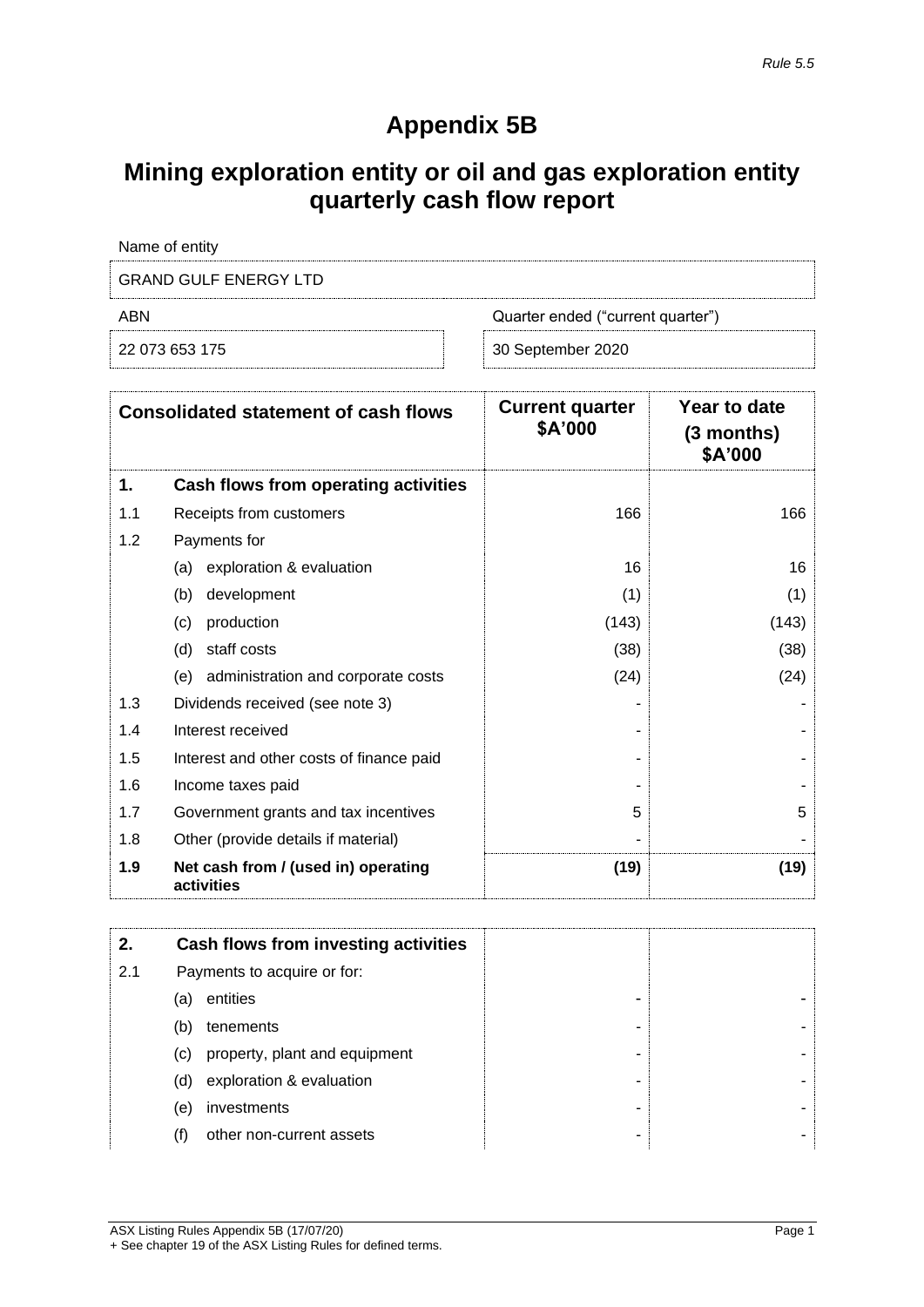|     | <b>Consolidated statement of cash flows</b>       | <b>Current quarter</b><br>\$A'000 | Year to date<br>(3 months)<br>\$A'000 |
|-----|---------------------------------------------------|-----------------------------------|---------------------------------------|
| 2.2 | Proceeds from the disposal of:                    |                                   |                                       |
|     | entities<br>(a)                                   |                                   |                                       |
|     | (b)<br>tenements                                  |                                   |                                       |
|     | property, plant and equipment<br>(c)              |                                   |                                       |
|     | (d)<br>investments                                |                                   |                                       |
|     | (e)<br>other non-current assets                   |                                   |                                       |
| 2.3 | Cash flows from loans to other entities           |                                   |                                       |
| 2.4 | Dividends received (see note 3)                   |                                   |                                       |
| 2.5 | Other (provide details if material)               |                                   |                                       |
| 2.6 | Net cash from / (used in) investing<br>activities |                                   |                                       |

| 3.   | Cash flows from financing activities                                                       |  |
|------|--------------------------------------------------------------------------------------------|--|
| 3.1  | Proceeds from issues of equity securities<br>(excluding convertible debt securities)       |  |
| 3.2  | Proceeds from issue of convertible debt<br>securities                                      |  |
| 3.3  | Proceeds from exercise of options                                                          |  |
| 3.4  | Transaction costs related to issues of equity<br>securities or convertible debt securities |  |
| 3.5  | Proceeds from borrowings                                                                   |  |
| 3.6  | Repayment of borrowings                                                                    |  |
| 3.7  | Transaction costs related to loans and<br>borrowings                                       |  |
| 3.8  | Dividends paid                                                                             |  |
| 3.9  | Other (provide details if material)                                                        |  |
| 3.10 | Net cash from / (used in) financing<br>activities                                          |  |

|     | Net increase / (decrease) in cash and<br>cash equivalents for the period |       |       |
|-----|--------------------------------------------------------------------------|-------|-------|
| 4.1 | Cash and cash equivalents at beginning of<br>period                      | 1,035 | 1,035 |
|     | Net cash from / (used in) operating<br>activities (item 1.9 above)       | (19)  | (19)  |
| 4.3 | Net cash from / (used in) investing activities<br>(item 2.6 above)       |       |       |
| 4.4 | Net cash from / (used in) financing activities<br>item 3.10 above)       |       |       |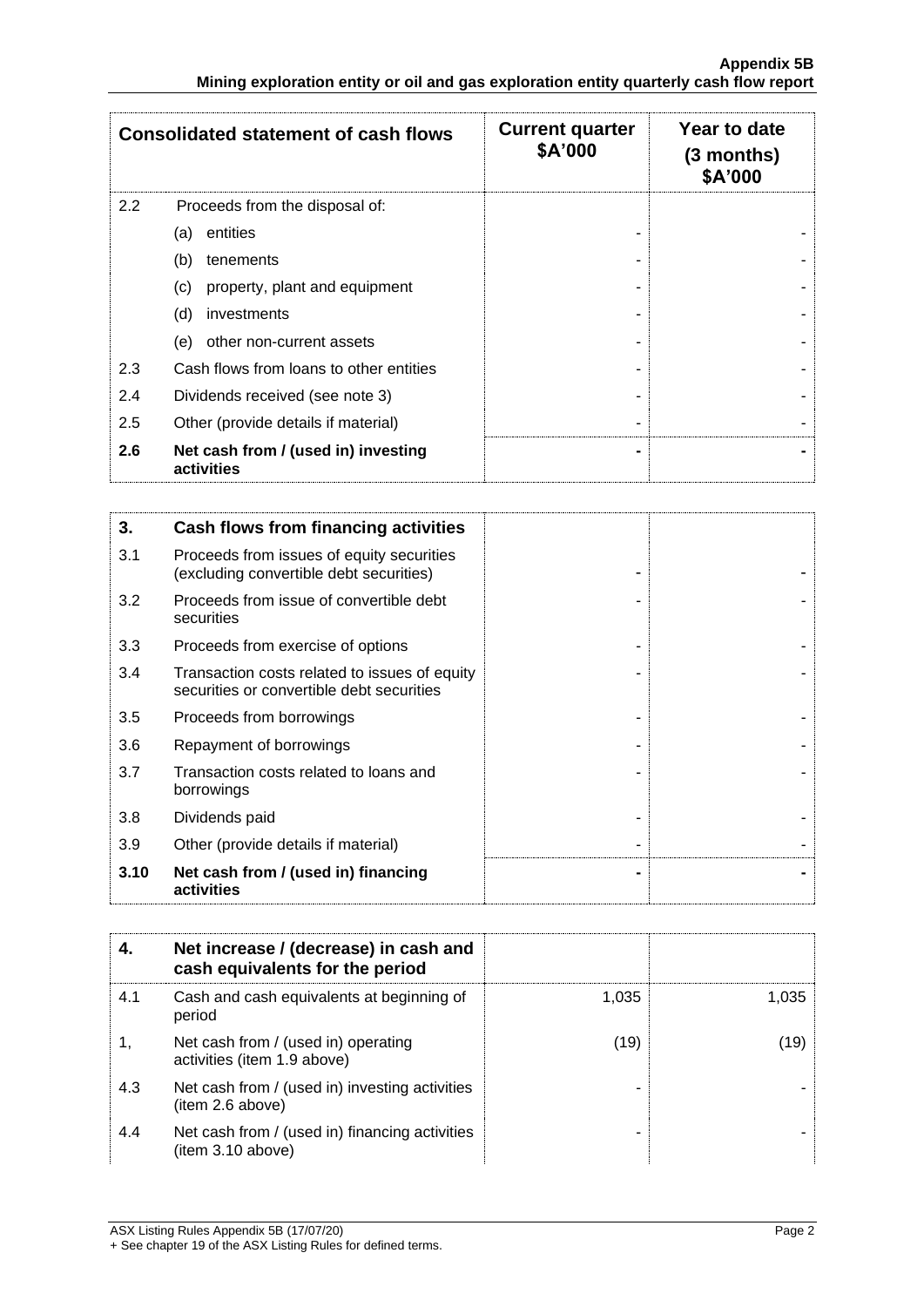| <b>Consolidated statement of cash flows</b> |                                                      | <b>Current quarter</b><br>\$A'000 | Year to date<br>$(3$ months)<br>\$A'000 |
|---------------------------------------------|------------------------------------------------------|-----------------------------------|-----------------------------------------|
| 4.5                                         | Effect of movement in exchange rates on<br>cash held | (30)                              | (30)                                    |
| 4.6                                         | Cash and cash equivalents at end of<br>period        | 986                               | 986                                     |

| 5.  | Reconciliation of cash and cash<br>equivalents<br>at the end of the quarter (as shown in the<br>consolidated statement of cash flows) to the<br>related items in the accounts | <b>Current quarter</b><br>\$A'000 | <b>Previous quarter</b><br>\$A'000 |
|-----|-------------------------------------------------------------------------------------------------------------------------------------------------------------------------------|-----------------------------------|------------------------------------|
| 5.1 | <b>Bank balances</b>                                                                                                                                                          | 986                               | 1.035                              |
| 5.2 | Call deposits                                                                                                                                                                 |                                   |                                    |
| 5.3 | <b>Bank overdrafts</b>                                                                                                                                                        |                                   |                                    |
| 5.4 | Other (provide details)                                                                                                                                                       | -                                 |                                    |
| 5.5 | Cash and cash equivalents at end of<br>quarter (should equal item 4.6 above)                                                                                                  | 986                               | 1.035                              |

| 6.                                                                                                                                                          | Payments to related parties of the entity and their<br>associates                          | <b>Current quarter</b><br><b>\$A'000</b> |
|-------------------------------------------------------------------------------------------------------------------------------------------------------------|--------------------------------------------------------------------------------------------|------------------------------------------|
| 6.1                                                                                                                                                         | Aggregate amount of payments to related parties and their<br>associates included in item 1 | 50                                       |
| 6.2                                                                                                                                                         | Aggregate amount of payments to related parties and their<br>associates included in item 2 |                                          |
| Note: if any amounts are shown in items 6.1 or 6.2, your quarterly activity report must include a description of, and an<br>explanation for, such payments. |                                                                                            |                                          |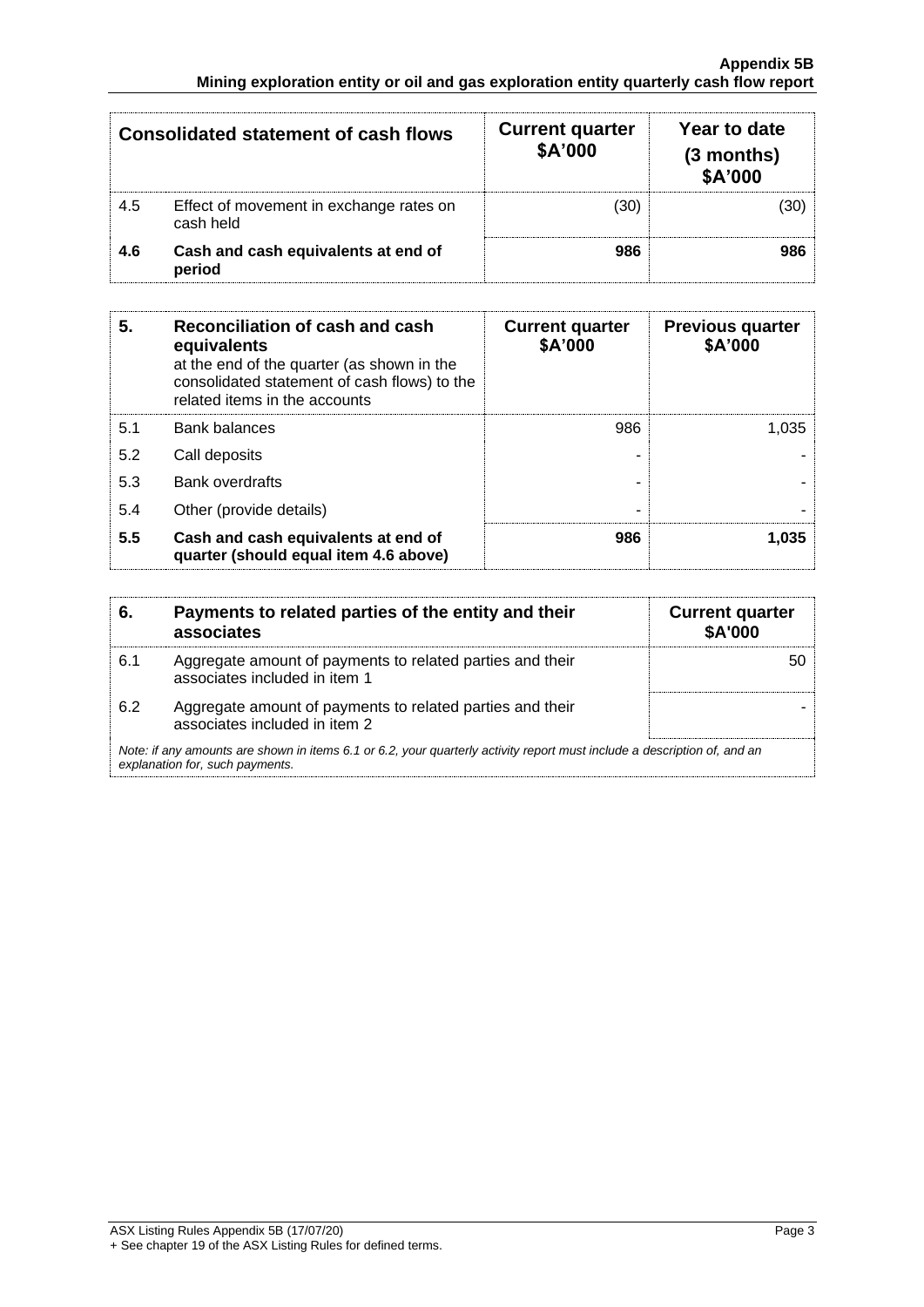| 7.                                                                                                                                                                                                                                                                                                                                                          | <b>Financing facilities</b><br>Note: the term "facility' includes all forms of financing<br>arrangements available to the entity.<br>Add notes as necessary for an understanding of the<br>sources of finance available to the entity. | <b>Total facility</b><br>amount at quarter<br>end<br>\$A'000 | Amount drawn at<br>quarter end<br>\$A'000 |
|-------------------------------------------------------------------------------------------------------------------------------------------------------------------------------------------------------------------------------------------------------------------------------------------------------------------------------------------------------------|----------------------------------------------------------------------------------------------------------------------------------------------------------------------------------------------------------------------------------------|--------------------------------------------------------------|-------------------------------------------|
| 7.1                                                                                                                                                                                                                                                                                                                                                         | Loan facilities                                                                                                                                                                                                                        |                                                              |                                           |
| 7.2                                                                                                                                                                                                                                                                                                                                                         | Credit standby arrangements                                                                                                                                                                                                            |                                                              |                                           |
| 7.3                                                                                                                                                                                                                                                                                                                                                         | Other (please specify)                                                                                                                                                                                                                 |                                                              |                                           |
| 7.4                                                                                                                                                                                                                                                                                                                                                         | <b>Total financing facilities</b>                                                                                                                                                                                                      |                                                              |                                           |
| 7.5                                                                                                                                                                                                                                                                                                                                                         | Unused financing facilities available at quarter end                                                                                                                                                                                   |                                                              |                                           |
| 7.6<br>Include in the box below a description of each facility above, including the lender, interest<br>rate, maturity date and whether it is secured or unsecured. If any additional financing<br>facilities have been entered into or are proposed to be entered into after quarter end,<br>include a note providing details of those facilities as well. |                                                                                                                                                                                                                                        |                                                              |                                           |
|                                                                                                                                                                                                                                                                                                                                                             |                                                                                                                                                                                                                                        |                                                              |                                           |

| 8.                                                                                             |                                                                                                                                                                                                                                 | Estimated cash available for future operating activities                                                                                                                                                               | \$A'000 |
|------------------------------------------------------------------------------------------------|---------------------------------------------------------------------------------------------------------------------------------------------------------------------------------------------------------------------------------|------------------------------------------------------------------------------------------------------------------------------------------------------------------------------------------------------------------------|---------|
| 8.1                                                                                            | Net cash from / (used in) operating activities (item 1.9)                                                                                                                                                                       |                                                                                                                                                                                                                        | (19)    |
| 8.2                                                                                            | (Payments for exploration & evaluation classified as investing<br>activities) (item 2.1(d))                                                                                                                                     |                                                                                                                                                                                                                        |         |
| 8.3                                                                                            |                                                                                                                                                                                                                                 | Total relevant outgoings (item $8.1 +$ item $8.2$ )                                                                                                                                                                    | (19)    |
| 8.4                                                                                            |                                                                                                                                                                                                                                 | Cash and cash equivalents at quarter end (item 4.6)                                                                                                                                                                    | 986     |
| 8.5                                                                                            |                                                                                                                                                                                                                                 | Unused finance facilities available at quarter end (item 7.5)                                                                                                                                                          |         |
| 8.6                                                                                            |                                                                                                                                                                                                                                 | Total available funding (item $8.4 +$ item $8.5$ )                                                                                                                                                                     | 986     |
| 8.7                                                                                            | item 8.3)                                                                                                                                                                                                                       | Estimated quarters of funding available (item 8.6 divided by                                                                                                                                                           | N/A     |
|                                                                                                | Note: if the entity has reported positive relevant outgoings (ie a net cash inflow) in item 8.3, answer item 8.7 as "N/A".<br>Otherwise, a figure for the estimated quarters of funding available must be included in item 8.7. |                                                                                                                                                                                                                        |         |
| 8.8<br>If item 8.7 is less than 2 quarters, please provide answers to the following questions: |                                                                                                                                                                                                                                 |                                                                                                                                                                                                                        |         |
|                                                                                                | 8.8.1                                                                                                                                                                                                                           | Does the entity expect that it will continue to have the current level of net operating<br>cash flows for the time being and, if not, why not?                                                                         |         |
|                                                                                                | Answer:                                                                                                                                                                                                                         |                                                                                                                                                                                                                        |         |
|                                                                                                | 8.8.2                                                                                                                                                                                                                           | Has the entity taken any steps, or does it propose to take any steps, to raise further<br>cash to fund its operations and, if so, what are those steps and how likely does it<br>believe that they will be successful? |         |
|                                                                                                | Answer:                                                                                                                                                                                                                         |                                                                                                                                                                                                                        |         |
|                                                                                                |                                                                                                                                                                                                                                 |                                                                                                                                                                                                                        |         |